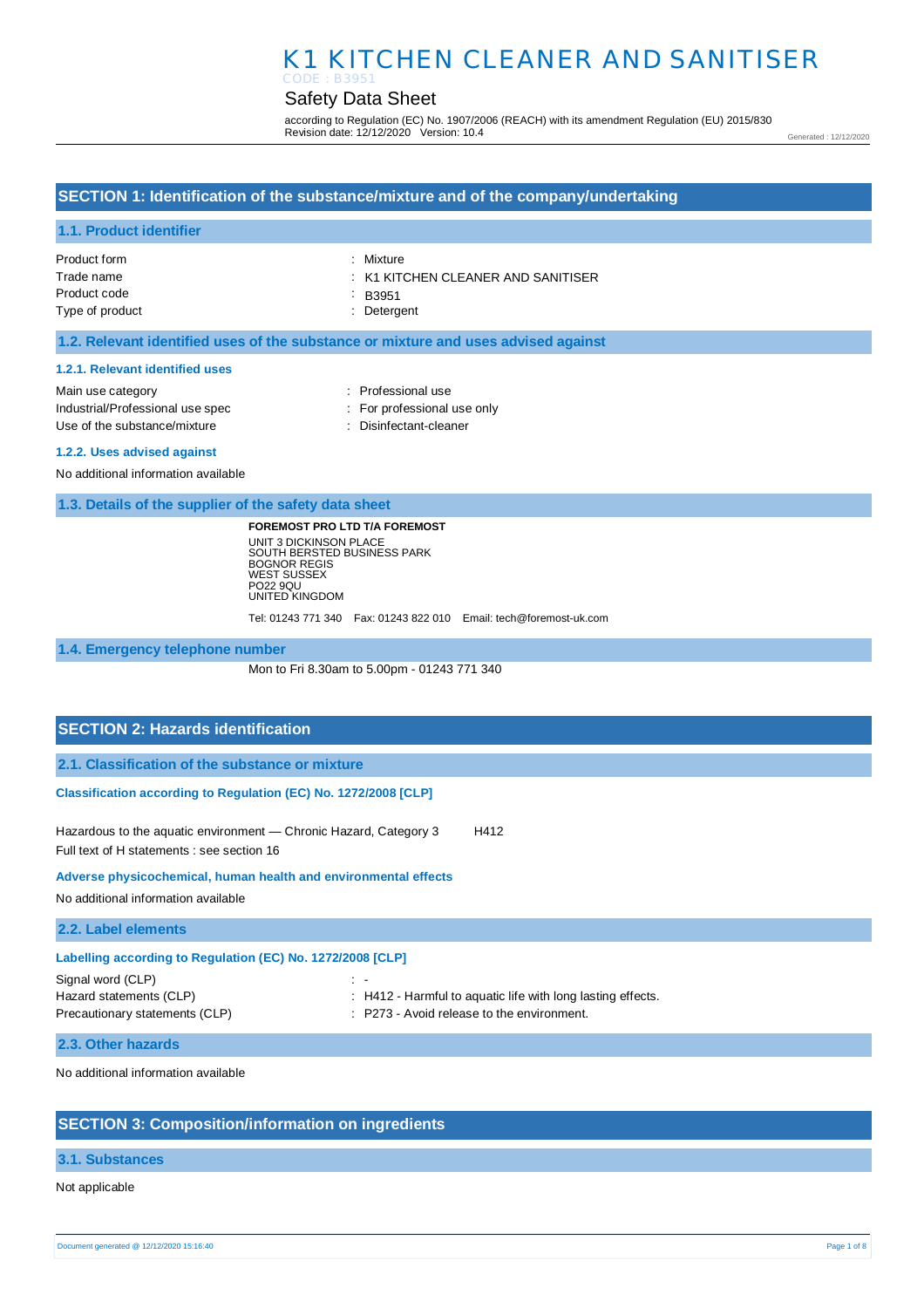# Safety Data Sheet

according to Regulation (EC) No. 1907/2006 (REACH) with its amendment Regulation (EU) 2015/830

| 3.2. Mixtures                                                             |                                                                           |               |                                                                                                                                       |
|---------------------------------------------------------------------------|---------------------------------------------------------------------------|---------------|---------------------------------------------------------------------------------------------------------------------------------------|
| <b>Name</b>                                                               | <b>Product identifier</b>                                                 | $\frac{9}{6}$ | <b>Classification according to</b><br><b>Regulation (EC) No.</b><br>1272/2008 [CLP]                                                   |
| Quaternary ammonium compounds, benzyl-C12-16-<br>alkyldimethyl, chlorides | (CAS-No.) 68424-85-1<br>(EC-No.) 270-325-2<br>(REACH-no) 01-2119965180-41 | $0.1 - 1$     | Acute Tox. 4 (Oral), H302<br>Skin Corr. 1B, H314<br>Eye Dam. 1, H318<br>Aquatic Acute 1, H400 (M=10)<br>Aquatic Chronic 1, H410 (M=1) |
| Full text of H-statements: see section 16                                 |                                                                           |               |                                                                                                                                       |

| <b>SECTION 4: First aid measures</b>                                                                                 |                                                                                                                                                                                                                                                                                                             |
|----------------------------------------------------------------------------------------------------------------------|-------------------------------------------------------------------------------------------------------------------------------------------------------------------------------------------------------------------------------------------------------------------------------------------------------------|
| 4.1. Description of first aid measures                                                                               |                                                                                                                                                                                                                                                                                                             |
| First-aid measures after inhalation<br>First-aid measures after skin contact<br>First-aid measures after eye contact | : Remove person to fresh air and keep comfortable for breathing.<br>: Wash skin with plenty of water.<br>: IF IN EYES: Rinse cautiously with water for several minutes. Remove contact lenses, if<br>present and easy to do. Continue rinsing. If eye irritation persists: Get medical<br>advice/attention. |
| First-aid measures after ingestion                                                                                   | : Give nothing or a little water to drink. Get medical advice/attention if you feel unwell.                                                                                                                                                                                                                 |
| 4.2. Most important symptoms and effects, both acute and delayed                                                     |                                                                                                                                                                                                                                                                                                             |
| Symptoms/effects after skin contact<br>Symptoms/effects after eye contact                                            | : Repeated or prolonged skin contact may cause irritation.<br>: May cause slight irritation.                                                                                                                                                                                                                |
| 4.3. Indication of any immediate medical attention and special treatment needed                                      |                                                                                                                                                                                                                                                                                                             |

Treat symptomatically.

| <b>SECTION 5: Firefighting measures</b>                    |                                     |
|------------------------------------------------------------|-------------------------------------|
|                                                            |                                     |
| 5.1. Extinguishing media                                   |                                     |
| Suitable extinguishing media                               | : Carbon dioxide. Dry powder. Foam. |
| 5.2. Special hazards arising from the substance or mixture |                                     |
| No additional information available                        |                                     |
| 5.3. Advice for firefighters                               |                                     |
| No additional information available                        |                                     |
|                                                            |                                     |
| <b>SECTION 6: Accidental release measures</b>              |                                     |

| 6.1. Personal precautions, protective equipment and emergency procedures |                                                     |             |
|--------------------------------------------------------------------------|-----------------------------------------------------|-------------|
| 6.1.1. For non-emergency personnel                                       |                                                     |             |
| Emergency procedures                                                     | : Evacuate unnecessary personnel.                   |             |
| 6.1.2. For emergency responders                                          |                                                     |             |
| Protective equipment                                                     | Use personal protective equipment as required.<br>÷ |             |
| <b>6.2. Environmental precautions</b>                                    |                                                     |             |
| Avoid release to the environment.                                        |                                                     |             |
| 6.3. Methods and material for containment and cleaning up                |                                                     |             |
| For containment                                                          | Collect spillage.                                   |             |
| Document generated @ 12/12/2020 15:16:40                                 |                                                     | Page 2 of 8 |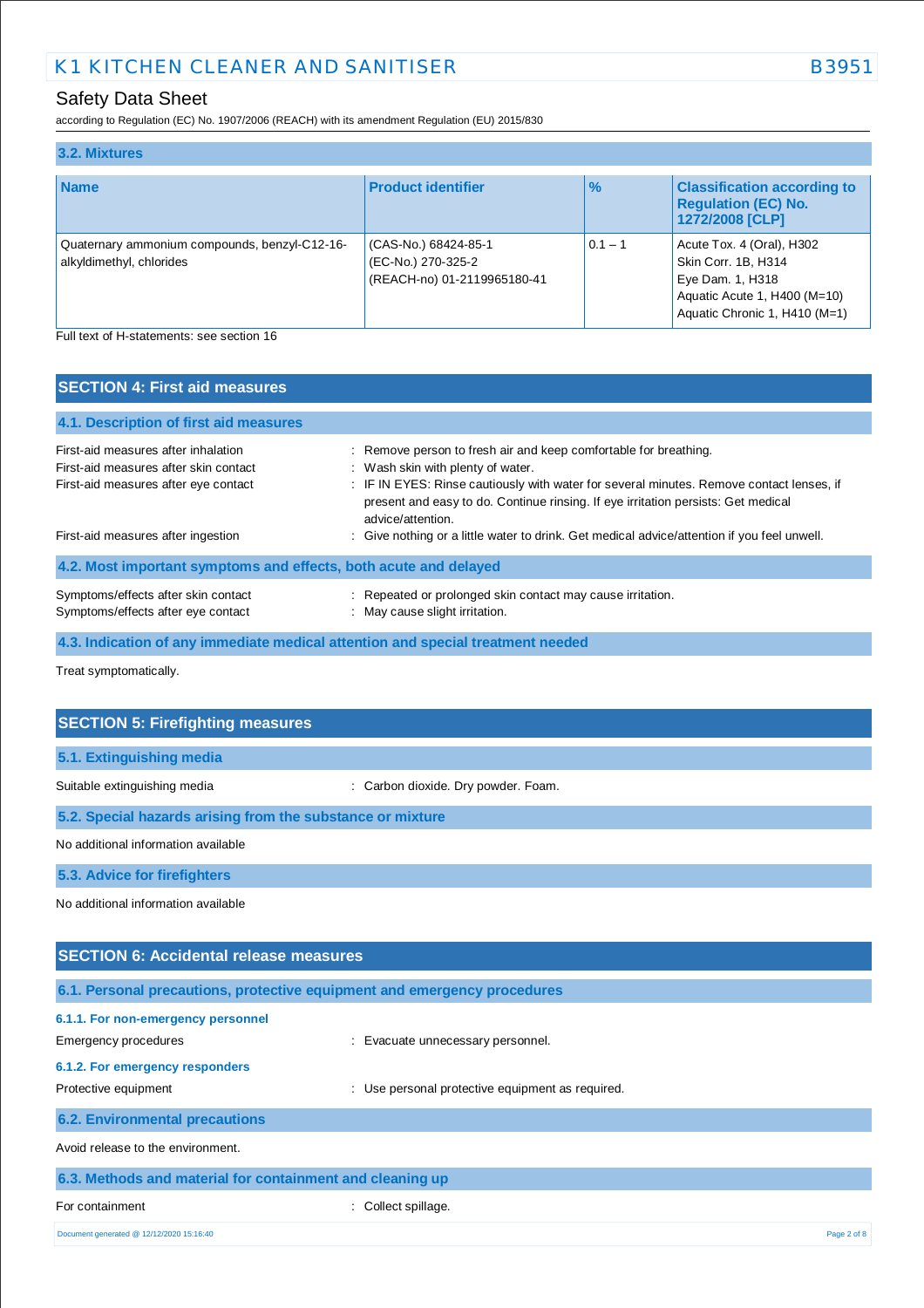## Safety Data Sheet

according to Regulation (EC) No. 1907/2006 (REACH) with its amendment Regulation (EU) 2015/830

Methods for cleaning up **interpret in the spills** with inert solids, such as clay or diatomaceous earth as soon as possible.

### **6.4. Reference to other sections**

For further information refer to section 8: "Exposure controls/personal protection". For further information refer to section 13.

| <b>SECTION 7: Handling and storage</b>                                                          |                                                                                                                                                                                                     |
|-------------------------------------------------------------------------------------------------|-----------------------------------------------------------------------------------------------------------------------------------------------------------------------------------------------------|
| 7.1. Precautions for safe handling                                                              |                                                                                                                                                                                                     |
| Precautions for safe handling<br>Hygiene measures                                               | : Avoid contact with eyes.<br>: Do not eat, drink or smoke when using this product.                                                                                                                 |
| 7.2. Conditions for safe storage, including any incompatibilities                               |                                                                                                                                                                                                     |
| Technical measures<br>Storage conditions<br>Incompatible products<br>Special rules on packaging | Does not require any specific or particular technical measures.<br>: Keep container closed when not in use.<br>: Oxidizing agent. Strong acids. Strong bases.<br>: Keep only in original container. |
| 7.3. Specific end use(s)                                                                        |                                                                                                                                                                                                     |

No additional information available

## **SECTION 8: Exposure controls/personal protection**

### **8.1. Control parameters**

**8.1.1 National occupational exposure and biological limit values** 

No additional information available

**8.1.2. Recommended monitoring procedures** 

No additional information available

**8.1.3. Air contaminants formed** 

No additional information available

**8.1.4. DNEL and PNEC** 

No additional information available

**8.1.5. Control banding** 

No additional information available

**8.2. Exposure controls**

### **8.2.1. Appropriate engineering controls**

No additional information available

**8.2.2. Personal protection equipment** 

#### **8.2.2.1. Eye and face protection**

| <b>Eye protection:</b>                    |  |
|-------------------------------------------|--|
| Not required for normal conditions of use |  |

#### **8.2.2.2. Skin protection**

#### **Skin and body protection:**

Not required for normal conditions of use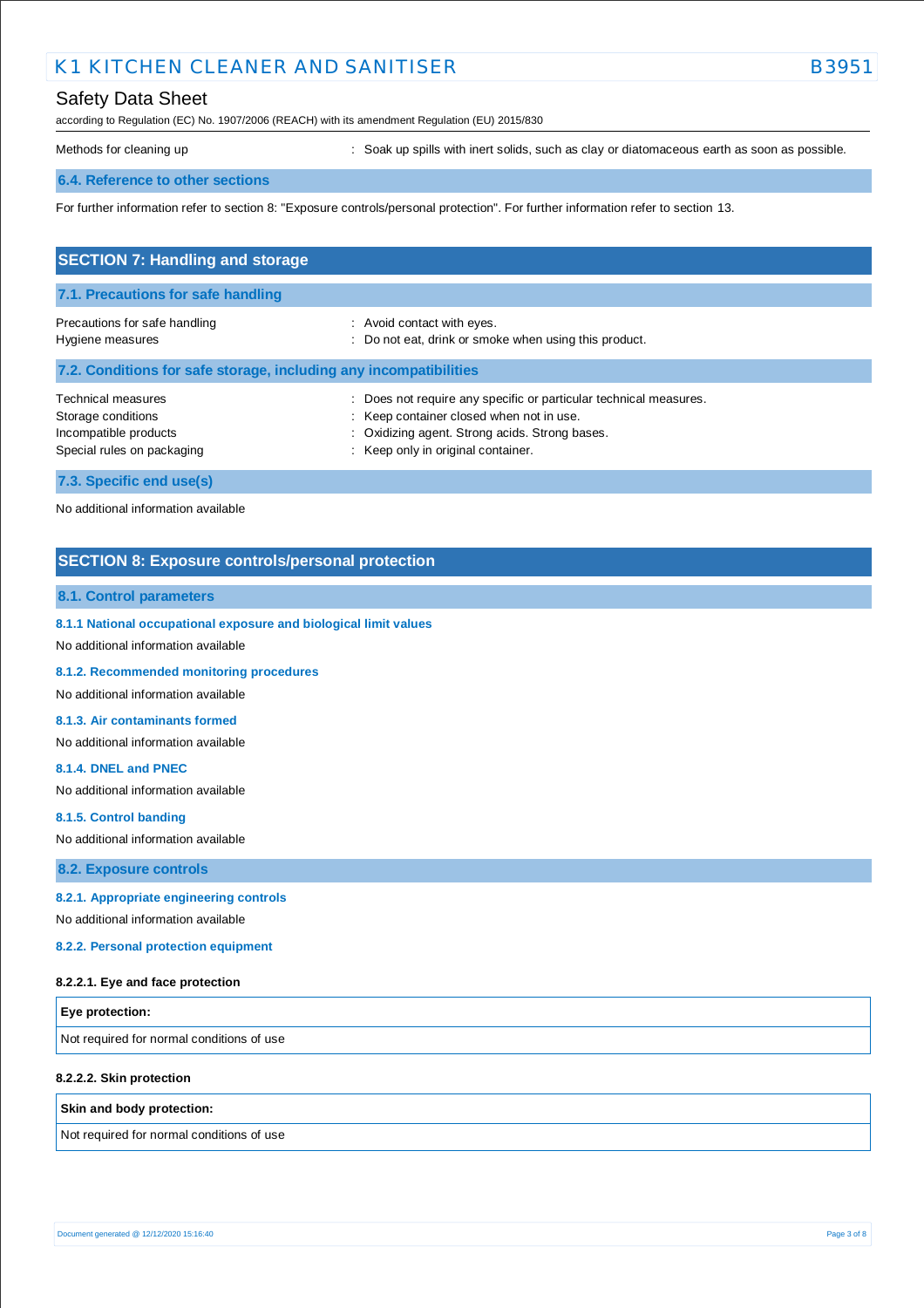## Safety Data Sheet

according to Regulation (EC) No. 1907/2006 (REACH) with its amendment Regulation (EU) 2015/830

| Hand protection: |  |  |  |
|------------------|--|--|--|
|                  |  |  |  |

In case of repeated or prolonged contact wear gloves. Chemical resistant gloves (according to European standard EN 374 or equivalent)

| Other skin protection<br>Materials for protective clothing: |
|-------------------------------------------------------------|
| Not required for normal conditions of use                   |
|                                                             |

# **8.2.2.3. Respiratory protection**

### **Respiratory protection:**

Not required for normal conditions of use

#### **8.2.2.4. Thermal hazards**

No additional information available

### **8.2.3. Environmental exposure controls**

No additional information available

### **SECTION 9: Physical and chemical properties**

### **9.1. Information on basic physical and chemical properties**

| <b>Physical state</b>                           | Liquid                   |
|-------------------------------------------------|--------------------------|
| Appearance                                      | Clear, colorless liquid. |
| Colour                                          | Colourless.              |
| Odour                                           | odourless.               |
| Odour threshold                                 | No data available        |
| рH                                              | 9.5                      |
| Relative evaporation rate (butylacetate=1)      | No data available        |
| Melting point                                   | No data available        |
| Freezing point                                  | No data available        |
| Boiling point                                   | $\geq 100$ °C            |
| Flash point                                     | No data available        |
| Auto-ignition temperature                       | No data available        |
| Decomposition temperature                       | No data available        |
| Flammability (solid, gas)                       | No data available        |
| Vapour pressure                                 | No data available        |
| Relative vapour density at 20 °C                | No data available        |
| Relative density                                | 1                        |
| Solubility                                      | Soluble in water.        |
| Partition coefficient n-octanol/water (Log Pow) | No data available        |
| Viscosity, kinematic                            | No data available        |
| Viscosity, dynamic                              | No data available        |
| Explosive properties                            | No data available        |
| Oxidising properties                            | No data available        |
| Explosive limits                                | No data available        |

### **9.2. Other information**

No additional information available

## **SECTION 10: Stability and reactivity**

### **10.1. Reactivity**

The product is non-reactive under normal conditions of use, storage and transport.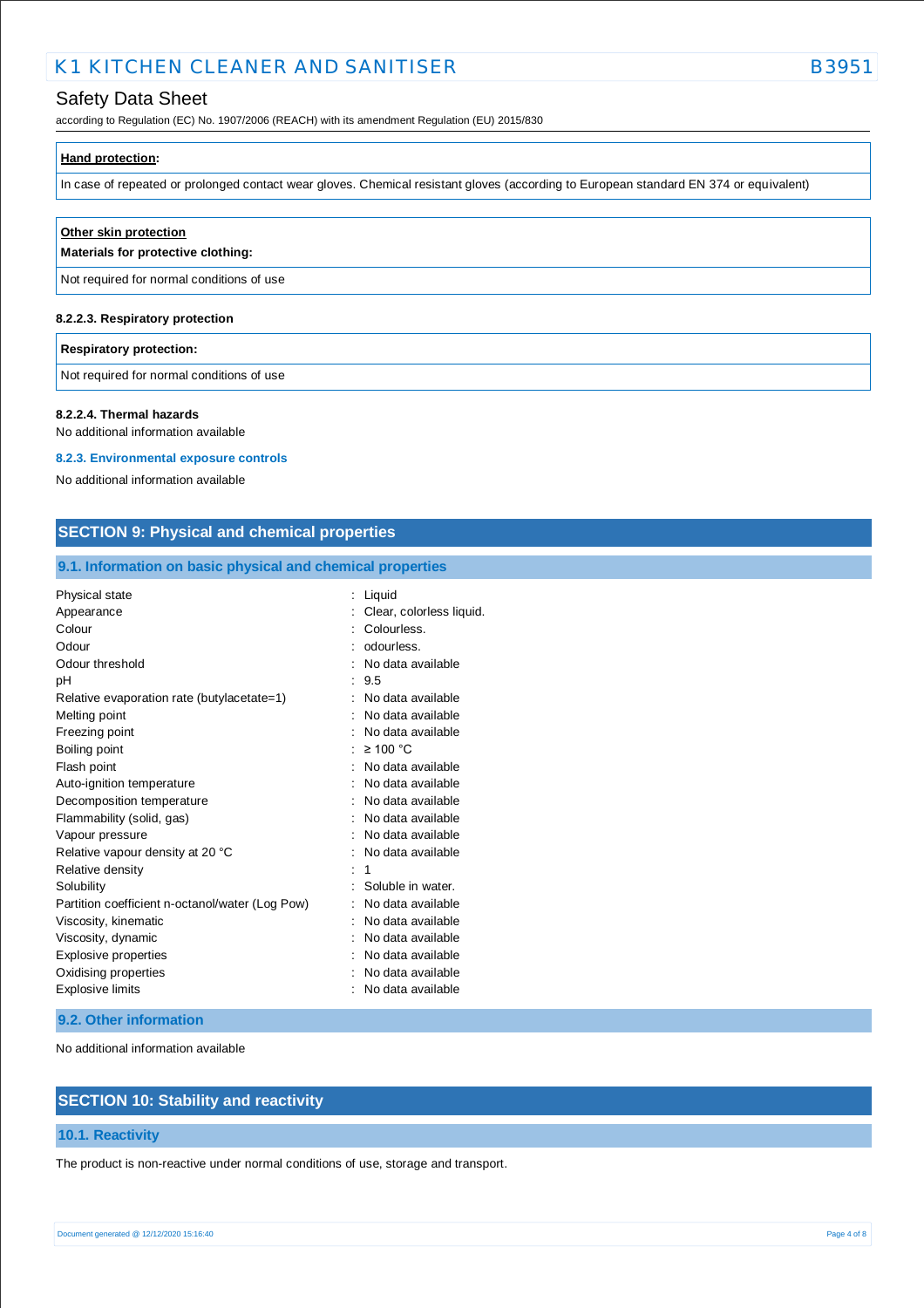## Safety Data Sheet

according to Regulation (EC) No. 1907/2006 (REACH) with its amendment Regulation (EU) 2015/830

### **10.2. Chemical stability**

Stable under normal conditions.

**10.3. Possibility of hazardous reactions**

No dangerous reactions known under normal conditions of use.

**10.4. Conditions to avoid**

None under recommended storage and handling conditions (see section 7).

**10.5. Incompatible materials**

None under normal use.

**10.6. Hazardous decomposition products**

Under normal conditions of storage and use, hazardous decomposition products should not be produced.

| <b>SECTION 11: Toxicological information</b>                                    |                                                           |  |  |  |
|---------------------------------------------------------------------------------|-----------------------------------------------------------|--|--|--|
| 11.1 Information on toxicological effects                                       |                                                           |  |  |  |
| Acute toxicity (oral)<br>Acute toxicity (dermal)<br>Acute toxicity (inhalation) | Not classified<br>÷<br>Not classified<br>: Not classified |  |  |  |
| Skin corrosion/irritation                                                       | : Not classified<br>pH: 9.5                               |  |  |  |
| Serious eye damage/irritation                                                   | : Not classified<br>pH: 9.5                               |  |  |  |
| Respiratory or skin sensitisation                                               | : Not classified                                          |  |  |  |
| Germ cell mutagenicity                                                          | : Not classified                                          |  |  |  |
| Carcinogenicity                                                                 | : Not classified                                          |  |  |  |
| Reproductive toxicity                                                           | : Not classified                                          |  |  |  |
| STOT-single exposure                                                            | Not classified<br>$\sim$                                  |  |  |  |
| STOT-repeated exposure                                                          | : Not classified                                          |  |  |  |
| Aspiration hazard                                                               | Not classified<br>÷                                       |  |  |  |
| <b>SECTION 12: Ecological information</b>                                       |                                                           |  |  |  |

# **12.1. Toxicity** Hazardous to the aquatic environment, short-term (acute) : Not classified Hazardous to the aquatic environment, long-term (chronic) : Harmful to aquatic life with long lasting effects. **12.2. Persistence and degradability** No additional information available **12.3. Bioaccumulative potential** No additional information available **12.4. Mobility in soil** No additional information available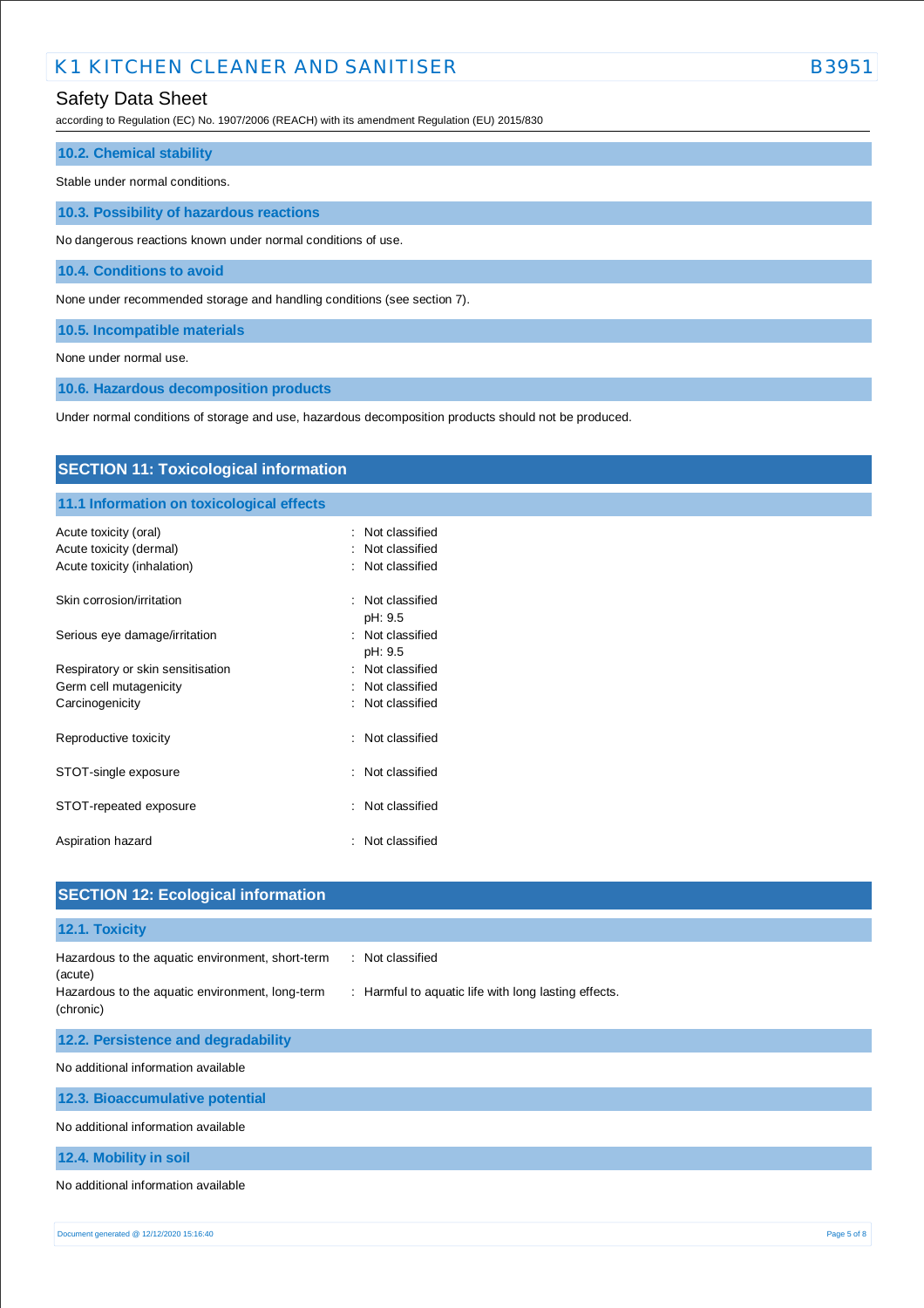## Safety Data Sheet

according to Regulation (EC) No. 1907/2006 (REACH) with its amendment Regulation (EU) 2015/830

**12.5. Results of PBT and vPvB assessment**

No additional information available

**12.6. Other adverse effects**

No additional information available

## **SECTION 13: Disposal considerations**

**13.1. Waste treatment methods**

No additional information available

## **SECTION 14: Transport information**

In accordance with ADR / IMDG / IATA

| 14.1 UN number                                                                                                                       |                                                                  |
|--------------------------------------------------------------------------------------------------------------------------------------|------------------------------------------------------------------|
| UN-No. (ADR)<br>UN-No. (IMDG)<br>UN-No. (IATA)                                                                                       | Not applicable<br>Not applicable<br>Not applicable               |
| 14.2. UN proper shipping name                                                                                                        |                                                                  |
| Proper Shipping Name (ADR)<br>Proper Shipping Name (IMDG)<br>Proper Shipping Name (IATA)                                             | Not applicable<br>Not applicable<br>: Not applicable             |
| 14.3. Transport hazard class(es)                                                                                                     |                                                                  |
| <b>ADR</b><br>Transport hazard class(es) (ADR)<br><b>IMDG</b>                                                                        | : Not applicable                                                 |
| Transport hazard class(es) (IMDG)<br><b>IATA</b>                                                                                     | : Not applicable                                                 |
| Transport hazard class(es) (IATA)                                                                                                    | : Not applicable                                                 |
| 14.4. Packing group                                                                                                                  |                                                                  |
| Packing group (ADR)<br>Packing group (IMDG)<br>Packing group (IATA)                                                                  | Not applicable<br>Not applicable<br>Not applicable               |
| <b>14.5. Environmental hazards</b>                                                                                                   |                                                                  |
| Dangerous for the environment<br>Marine pollutant<br>Other information                                                               | No<br>÷<br><b>No</b><br>: No supplementary information available |
| 14.6. Special precautions for user                                                                                                   |                                                                  |
| <b>Overland transport</b><br>No data available<br><b>Transport by sea</b><br>No data available<br>Air transport<br>No data available |                                                                  |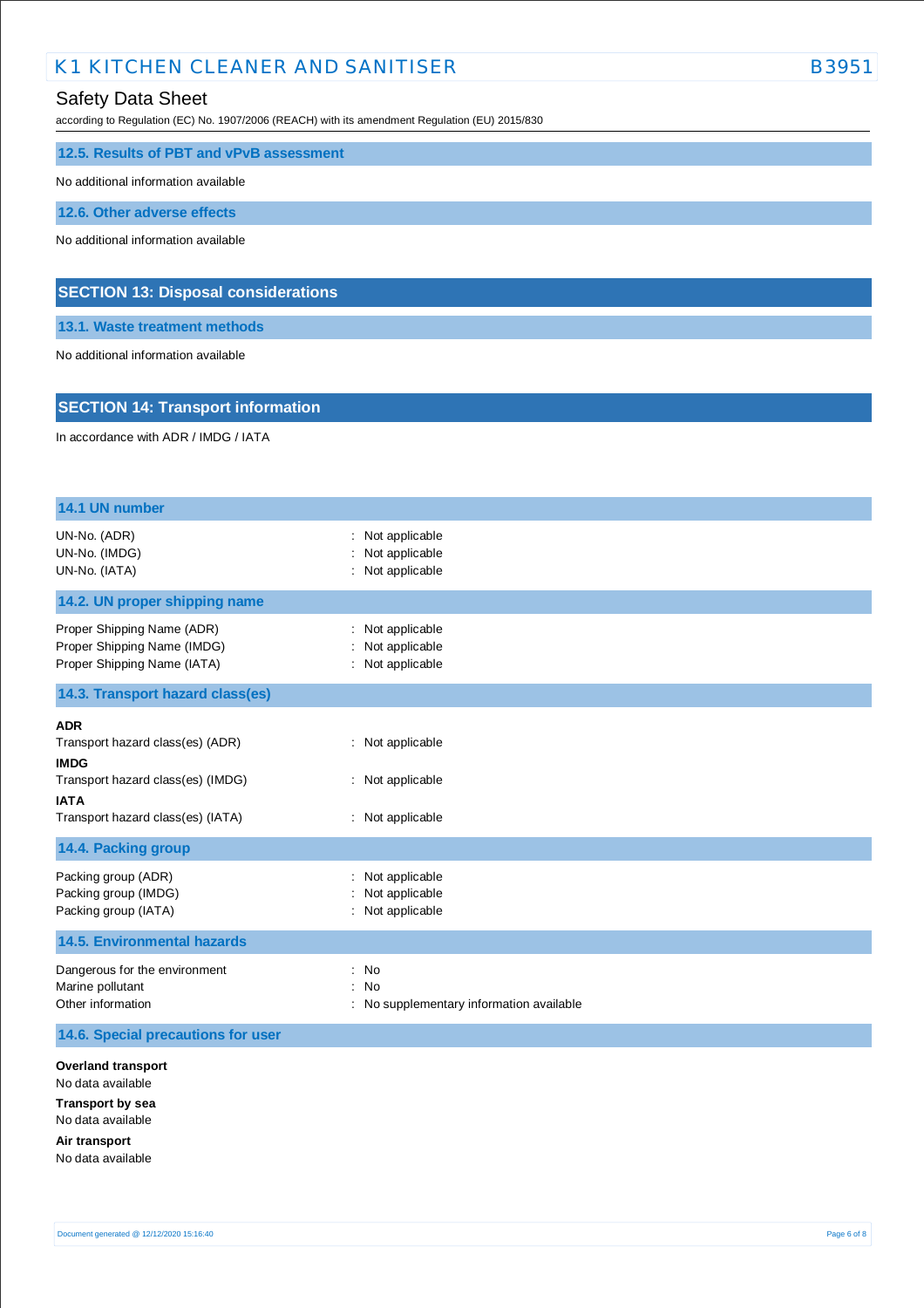according to Regulation (EC) No. 1907/2006 (REACH) with its amendment Regulation (EU) 2015/830

### **14.7. Transport in bulk according to Annex II of Marpol and the IBC Code**

Not applicable

## **SECTION 15: Regulatory information**

**15.1. Safety, health and environmental regulations/legislation specific for the substance or mixture**

#### **15.1.1. EU-Regulations**

Contains no REACH substances with Annex XVII restrictions

Contains no substance on the REACH candidate list

Contains no REACH Annex XIV substances

Contains no substance subject to Regulation (EU) No 649/2012 of the European Parliament and of the Council of 4 July 2012 concerning the export and import of hazardous chemicals.

Contains no substance subject to Regulation (EU) No 2019/1021 of the European Parliament and of the Council of 20 June 2019 on persistent organic pollutants

| Detergent Regulation (648/2004/EC): Labelling of contents: |         |
|------------------------------------------------------------|---------|
| <b>Component</b>                                           |         |
| cationic surfactants, non-ionic surfactants                | $< 5\%$ |

#### **15.1.2. National regulations**

#### **United Kingdom**

British National Regulations : Commission Regulation (EU) 2015/830 of 28 May 2015 amending Regulation (EC) No 1907/2006 of the European Parliament and of the Council on the Registration, Evaluation, Authorisation and Restriction of Chemicals (REACH). Classification Labelling Packaging Regulation; Regulation (EC) No 1272/2008. Detergent Regulation (648/2004/EC).

#### **15.2. Chemical safety assessment**

No additional information available

## **SECTION 16: Other information**

| Full text of H- and EUH-statements: |                                                                   |  |  |
|-------------------------------------|-------------------------------------------------------------------|--|--|
| Acute Tox. 4 (Oral)                 | Acute toxicity (oral), Category 4                                 |  |  |
| Aquatic Acute 1                     | Hazardous to the aquatic environment - Acute Hazard, Category 1   |  |  |
| Aquatic Chronic 1                   | Hazardous to the aquatic environment - Chronic Hazard, Category 1 |  |  |
| Eye Dam. 1                          | Serious eye damage/eye irritation, Category 1                     |  |  |
| Skin Corr. 1B                       | Skin corrosion/irritation, Category 1, Sub-Category 1B            |  |  |
| H302                                | Harmful if swallowed.                                             |  |  |
| H314                                | Causes severe skin burns and eye damage.                          |  |  |
| H318                                | Causes serious eye damage.                                        |  |  |
| H400                                | Very toxic to aquatic life.                                       |  |  |
| H410                                | Very toxic to aquatic life with long lasting effects.             |  |  |
| H412                                | Harmful to aquatic life with long lasting effects.                |  |  |

| Classification and procedure used to derive the classification for mixtures according to Regulation (EC) 1272/2008 [CLP]: |      |                    |  |
|---------------------------------------------------------------------------------------------------------------------------|------|--------------------|--|
| Aquatic Chronic 3                                                                                                         | H412 | Calculation method |  |
|                                                                                                                           |      |                    |  |

Safety Data Sheet (SDS), EU